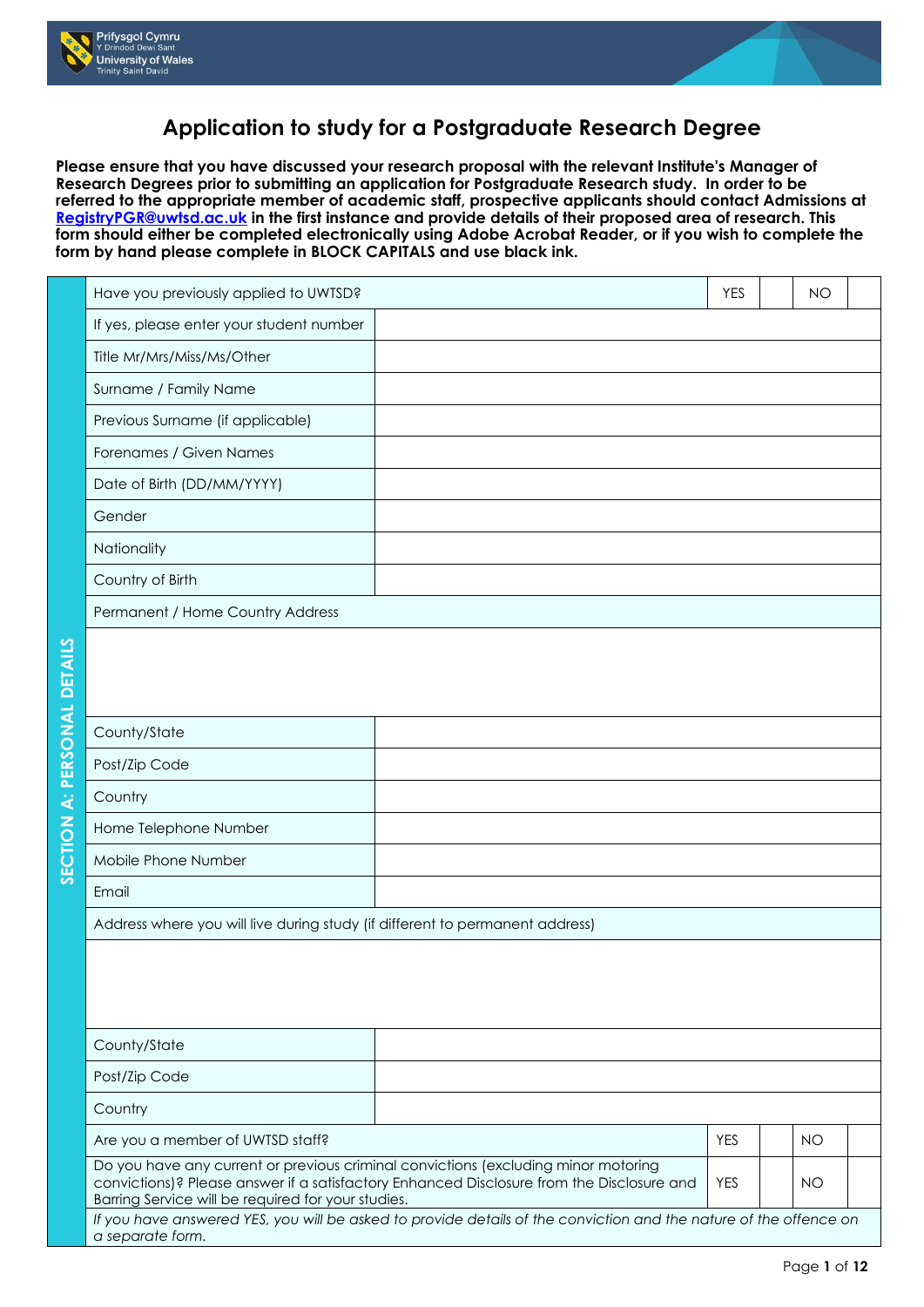



|                     | Qualification for which you are applying (Please tick)                                                                                             |                                 |        |      |  |                 |                 |                        |  |
|---------------------|----------------------------------------------------------------------------------------------------------------------------------------------------|---------------------------------|--------|------|--|-----------------|-----------------|------------------------|--|
|                     | MA or MSc by Research                                                                                                                              | Master of Philosophy<br>(MPhil) |        |      |  | PhD by Research | PhD by          | <b>Published Works</b> |  |
|                     | Discipline or Subject area                                                                                                                         |                                 |        |      |  |                 |                 |                        |  |
| <b>PTIONS</b>       | Preferred Intake<br>(Please tick)                                                                                                                  | February                        |        | June |  |                 | October         |                        |  |
| $\overline{O}$      | Do you wish to study Full-<br>time or Part-time?                                                                                                   | Full-time                       |        |      |  | Part-time       |                 |                        |  |
| <b>Adnis</b>        | Do you wish to study on-campus or as a Distance student? (Please tick)                                                                             |                                 |        |      |  |                 |                 |                        |  |
| $\ddot{\mathbf{a}}$ | Carmarthen                                                                                                                                         | Lampeter                        | London |      |  | Swansea         | <b>Distance</b> |                        |  |
| SECTION             | If you are applying to study as a distance learner, please indicate whether you will have<br>access to all the resources needed for your proposal. |                                 |        |      |  |                 | <b>YES</b>      | NO.                    |  |
|                     | Will you be working during your research candidature?                                                                                              |                                 |        |      |  |                 | <b>YES</b>      | <b>NO</b>              |  |
|                     | If yes, please state how many hours per week you will be in employment.                                                                            |                                 |        |      |  |                 |                 |                        |  |
|                     | Is your employer aware of your intention to undertake this study?                                                                                  |                                 |        |      |  |                 | <b>YES</b>      | NO                     |  |

|                               | Do you have a disability?                 |                                                                                                                                                                                                                                       |                                                                                            | <b>YES</b> | <b>NO</b> |  |
|-------------------------------|-------------------------------------------|---------------------------------------------------------------------------------------------------------------------------------------------------------------------------------------------------------------------------------------|--------------------------------------------------------------------------------------------|------------|-----------|--|
|                               | (If yes, tick all that apply)             |                                                                                                                                                                                                                                       |                                                                                            |            |           |  |
|                               | <b>Blind or partially sighted</b>         | Deaf or hearing impairment                                                                                                                                                                                                            | Require personal care assistant                                                            |            |           |  |
|                               | Mental health difficulty                  | Wheelchair user or impaired<br>mobility                                                                                                                                                                                               | Autistic spectrum disorder (ASD)                                                           |            |           |  |
|                               | Asperger's syndrome                       | Unseen disability (e.g.<br>diabetes or epilepsy)                                                                                                                                                                                      | Specific learning difficulties<br>(dyslexia, dyspraxia, ADHD or a<br>combination of these) |            |           |  |
| <b>DISABILITIES</b>           | Multiple disabilities<br>(please specify) |                                                                                                                                                                                                                                       |                                                                                            |            |           |  |
| $\overline{\dot{\mathbf{C}}}$ | Medical condition<br>(please specify)     |                                                                                                                                                                                                                                       |                                                                                            |            |           |  |
| SECTION                       | allow you to reach your full potential.   | Please describe the implications of any disabilities or additional need and/or support required. This information will<br>be shared with Student Services so that an assessment can be made of any reasonable adjustments required to |                                                                                            |            |           |  |
|                               |                                           |                                                                                                                                                                                                                                       |                                                                                            |            |           |  |
|                               |                                           |                                                                                                                                                                                                                                       |                                                                                            |            |           |  |
|                               |                                           |                                                                                                                                                                                                                                       |                                                                                            |            |           |  |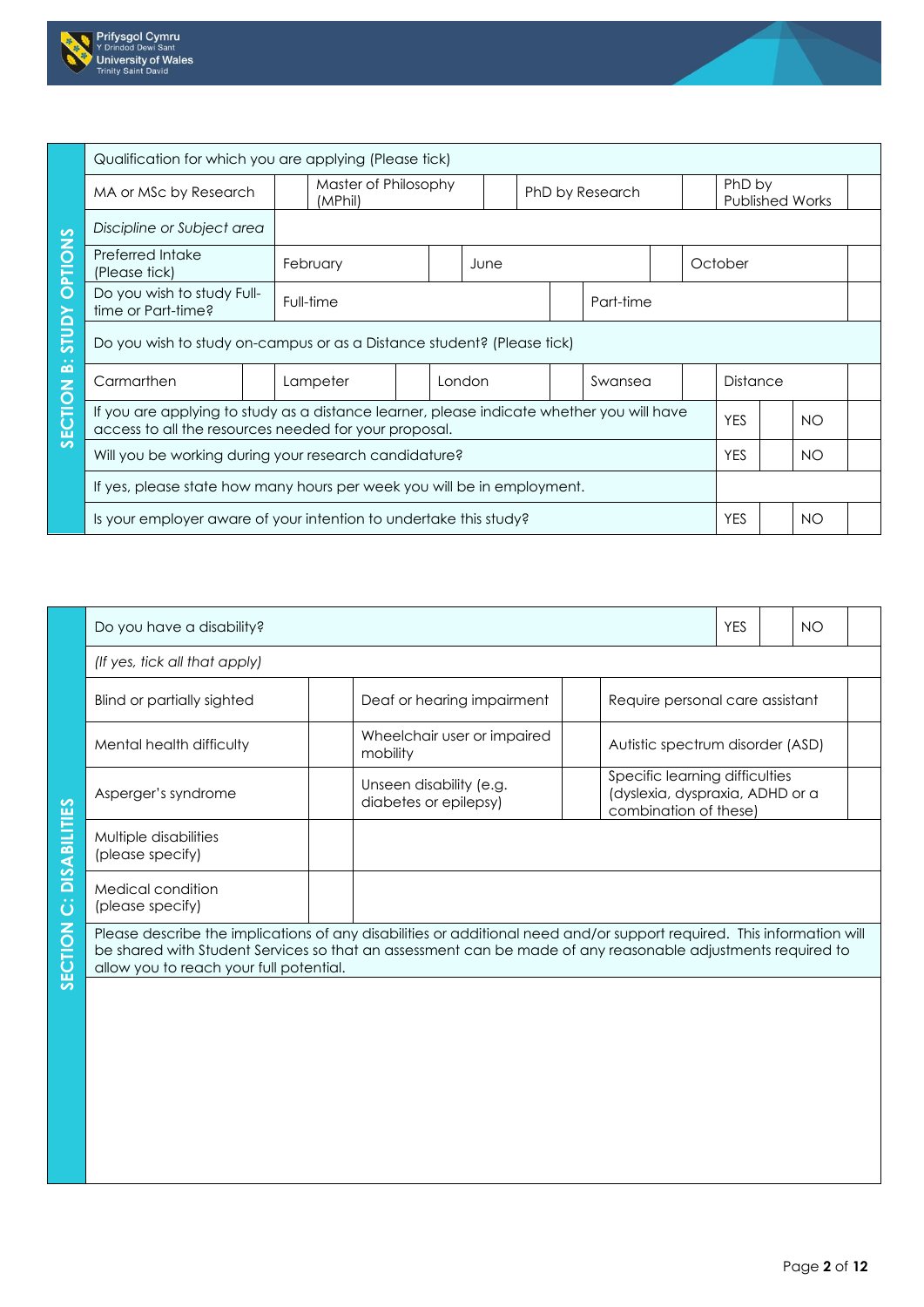



|                                  | page.                                        | Professional qualifications and academic degrees completed. If more than 3, please continue on a separate |                            |  |
|----------------------------------|----------------------------------------------|-----------------------------------------------------------------------------------------------------------|----------------------------|--|
|                                  | Name of previous Institution<br>and location |                                                                                                           |                            |  |
|                                  | Subject                                      |                                                                                                           |                            |  |
|                                  | Title of Award                               |                                                                                                           | Grade/Classification       |  |
|                                  | Full-time/Part-time                          |                                                                                                           |                            |  |
|                                  | Start date (MM/YYYY)                         |                                                                                                           | Date of Award<br>(MM/YYYY) |  |
|                                  |                                              |                                                                                                           |                            |  |
|                                  | Name of previous Institution<br>and location |                                                                                                           |                            |  |
|                                  | Subject                                      |                                                                                                           |                            |  |
|                                  | <b>Title of Award</b>                        |                                                                                                           | Grade/Classification       |  |
|                                  | Full-time/Part-time                          |                                                                                                           |                            |  |
| <b>SECTION D: QUALIFICATIONS</b> | Start date (MM/YYYY)                         |                                                                                                           | Date of Award<br>(MM/YYYY) |  |
|                                  |                                              |                                                                                                           |                            |  |
|                                  | Name of previous Institution<br>and location |                                                                                                           |                            |  |
|                                  | Subject                                      |                                                                                                           |                            |  |
|                                  | <b>Title of Award</b>                        |                                                                                                           | Grade/Classification       |  |
|                                  | Full-time/Part-time                          |                                                                                                           |                            |  |
|                                  | Start date (MM/YYYY)                         |                                                                                                           | Date of Award<br>(MM/YYYY) |  |

|                       | Name and address<br>of current employer |             |           |                                                                                           |                             |                         |
|-----------------------|-----------------------------------------|-------------|-----------|-------------------------------------------------------------------------------------------|-----------------------------|-------------------------|
|                       | Current Job Title                       |             |           |                                                                                           | Length of<br>Service        | Full-time/<br>Part-time |
| <b>DETAILS</b>        | Brief description of<br>current role    |             |           |                                                                                           |                             |                         |
|                       |                                         |             |           | Employment History. If you wish to enter more than 3, please continue on a separate page. |                             |                         |
|                       | Dates                                   | FT or<br>PT | Job Title | <b>Employer Details</b>                                                                   | Brief description of duties |                         |
| SECTION E: EMPLOYMENT |                                         |             |           |                                                                                           |                             |                         |
|                       |                                         |             |           |                                                                                           |                             |                         |
|                       |                                         |             |           |                                                                                           |                             |                         |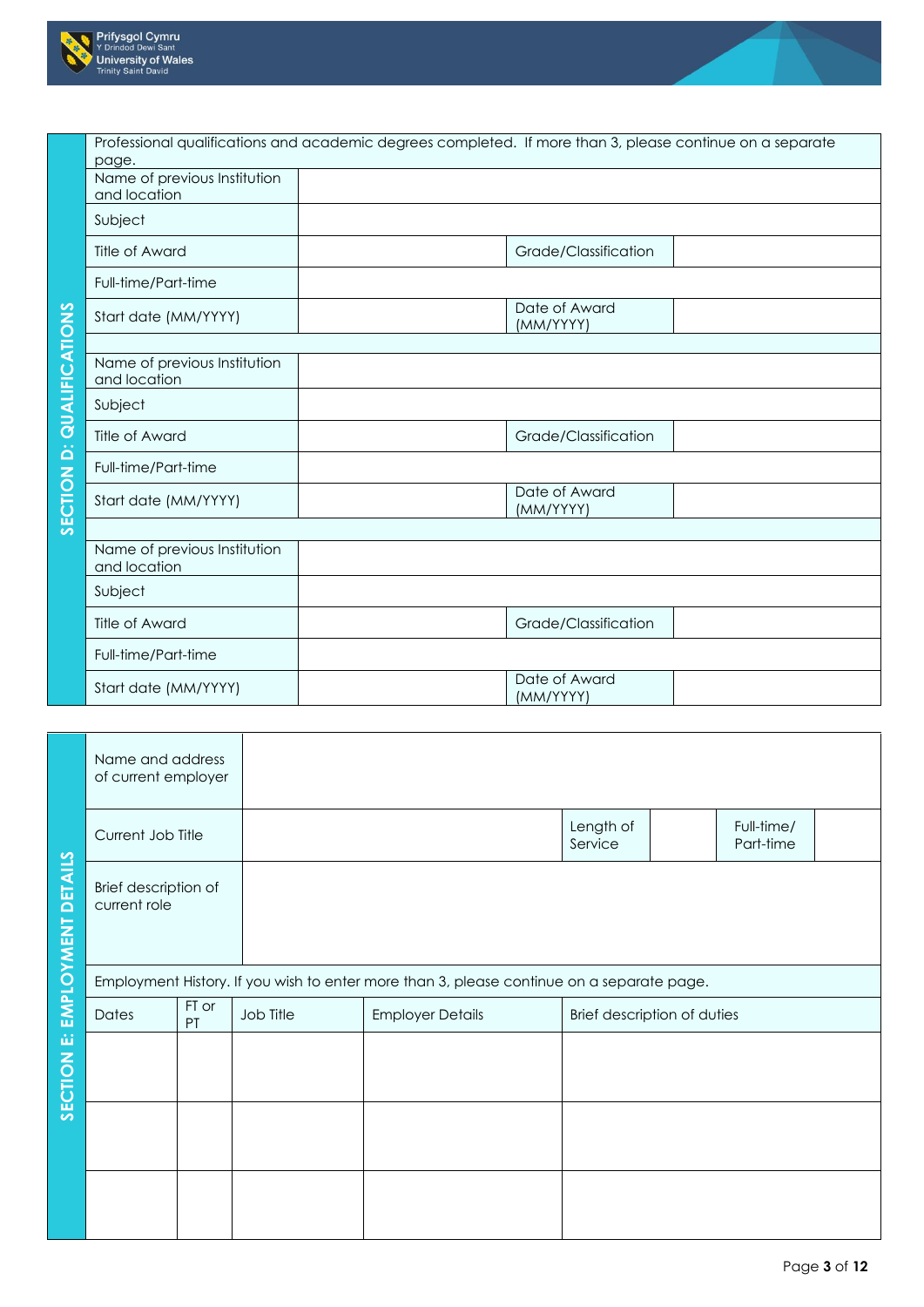



|                                 | Have you discussed your application with a member of Institute staff? (Please note,<br>formal applications cannot be accepted until after such a discussion has taken place).                                                | <b>YES</b> | <b>NO</b> |  |
|---------------------------------|------------------------------------------------------------------------------------------------------------------------------------------------------------------------------------------------------------------------------|------------|-----------|--|
| Please state who you spoke with |                                                                                                                                                                                                                              |            |           |  |
|                                 | Please complete the next question if you are applying for a MPhil or a PhD by Research programme                                                                                                                             |            |           |  |
| and a brief bibliography.       | Outline of the Proposed Research (500 -1500 words), detailing the research question, aims and objectives and<br>contribution made to knowledge in this area. Please include the proposed methodology, reference to key texts |            |           |  |
|                                 |                                                                                                                                                                                                                              |            |           |  |
|                                 |                                                                                                                                                                                                                              |            |           |  |
|                                 |                                                                                                                                                                                                                              |            |           |  |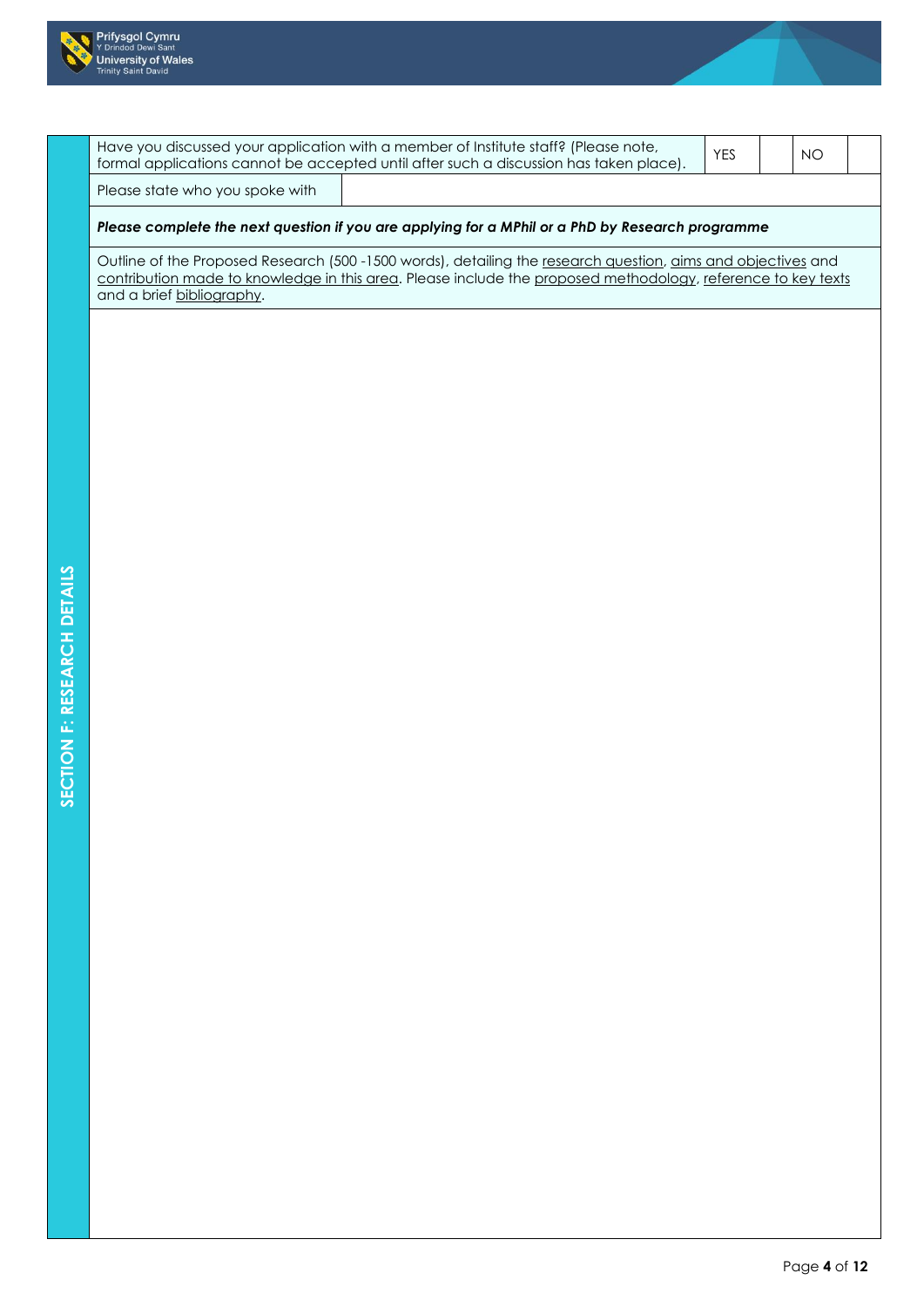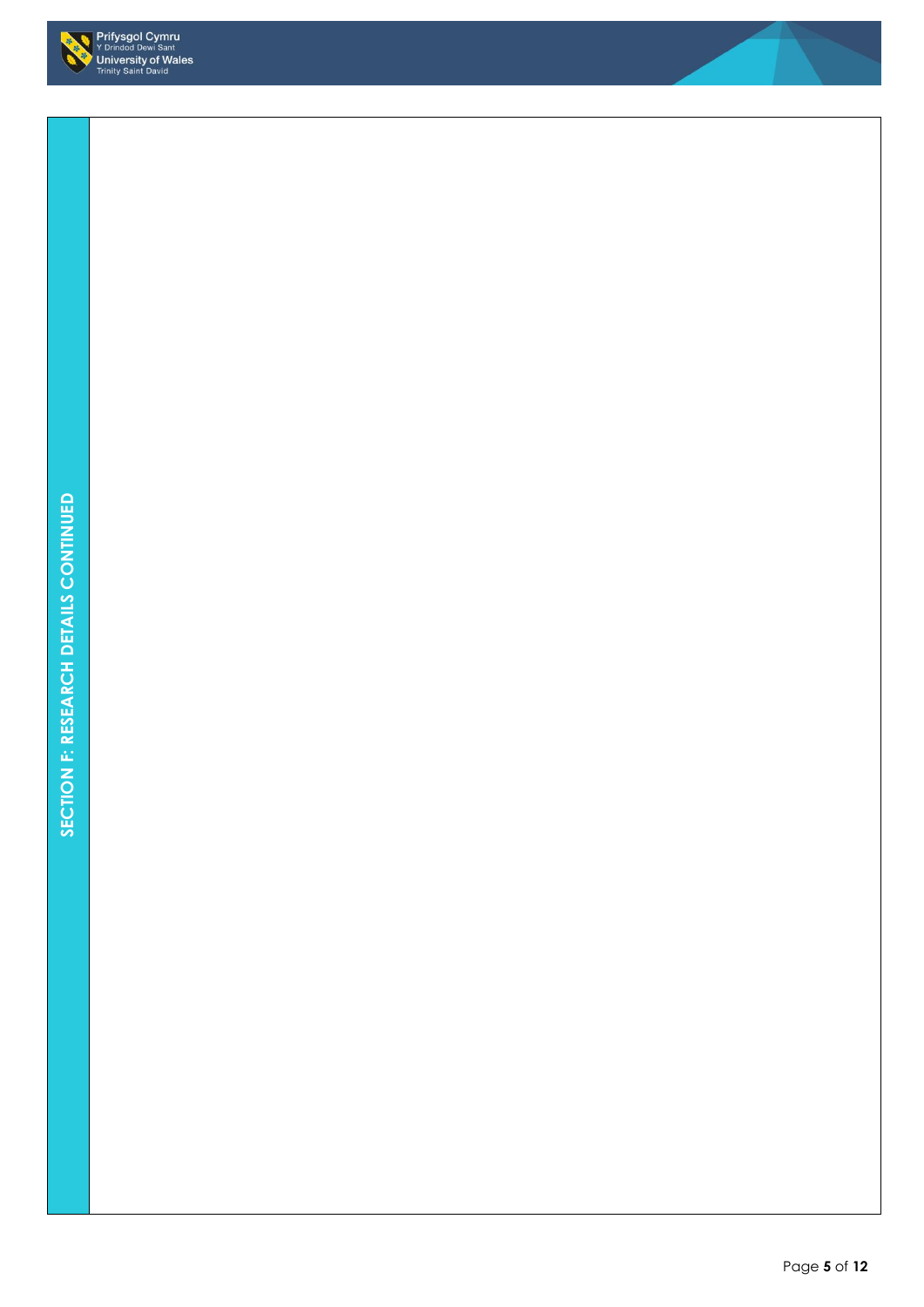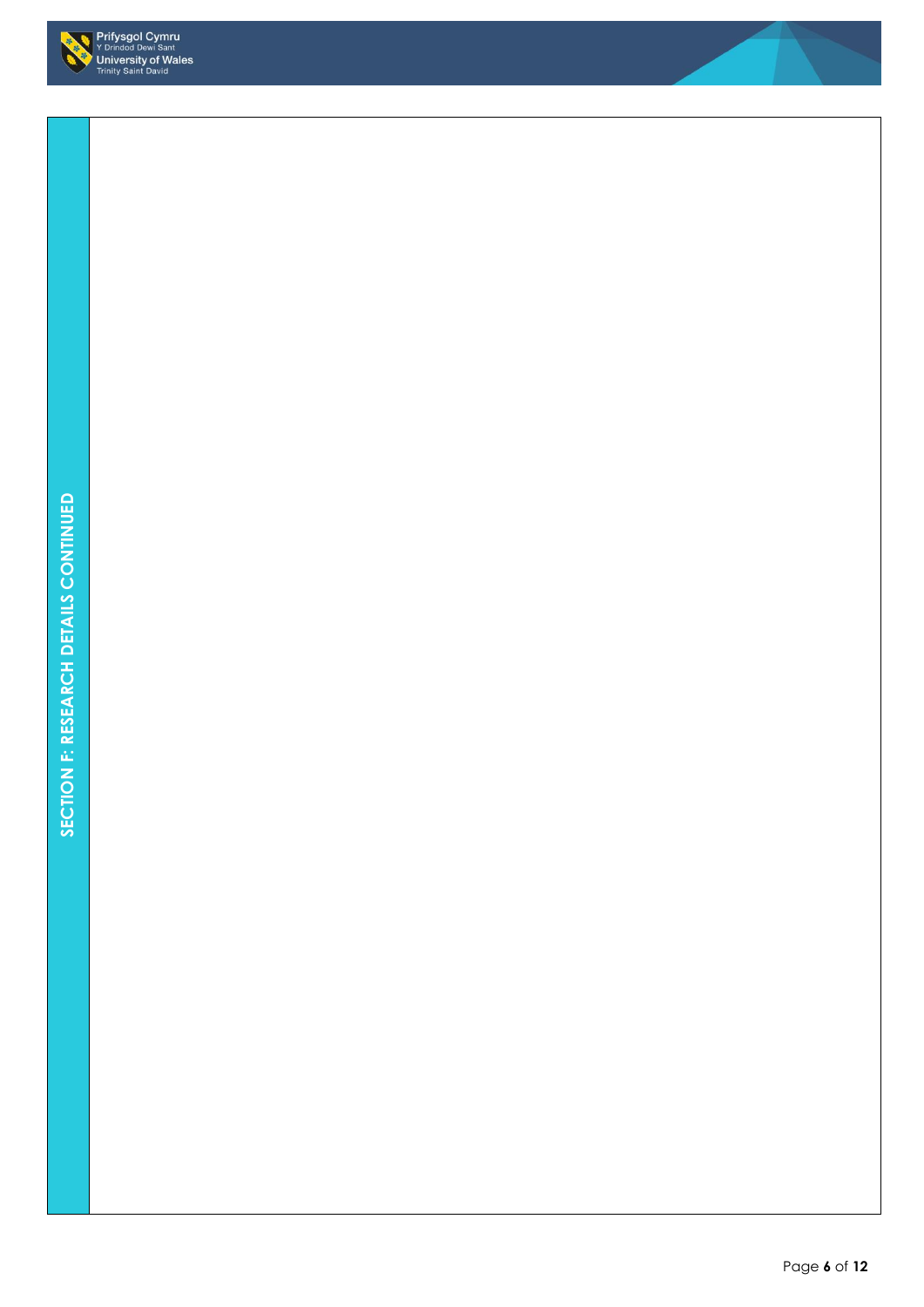



*Please complete the next question if you are applying for a MA or MSc by Research programme*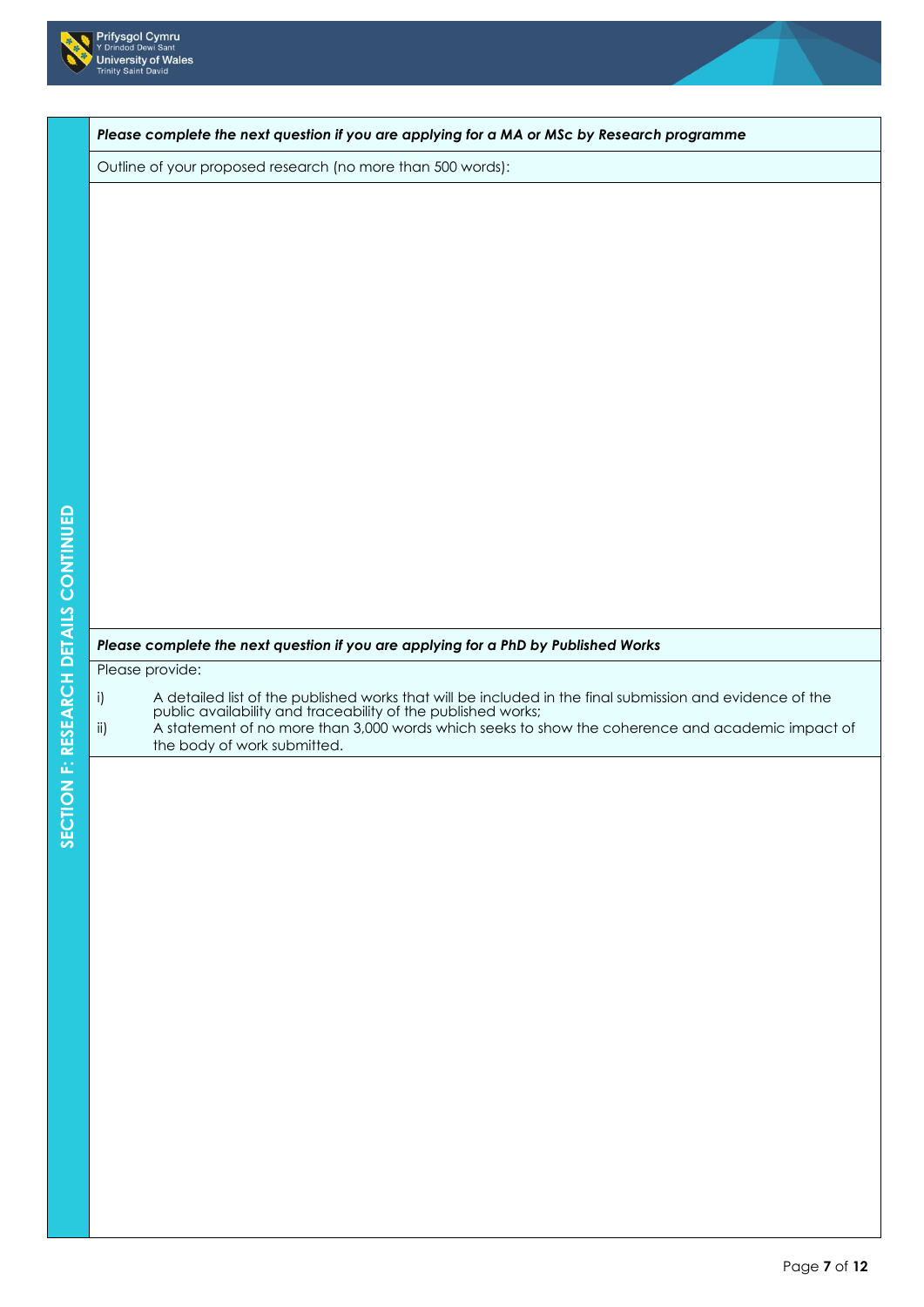

## **Declarations**

I declare that none of the published works individually or collectively is substantially the same as any work that has previously been submitted for another qualification at any university or similar institution.

I declare that, until the outcome of the current application is known, none of the published works individually or collectively will be submitted for any qualification at another university or similar institution.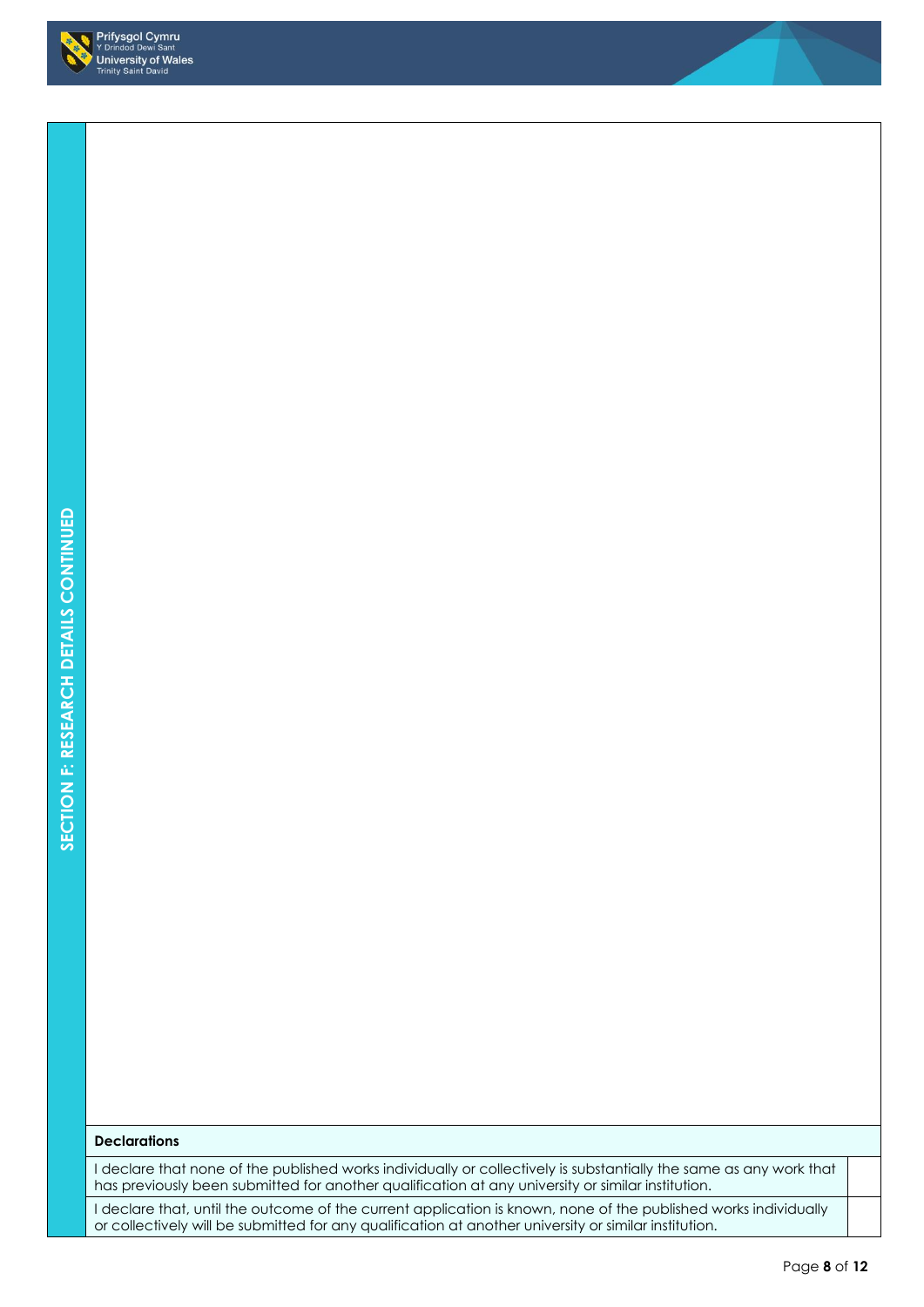



|                 | Will you have been ordinarily resident in the UK (apart from short holidays) for three years<br>prior to the start date of the course? | <b>YES</b> | NO. |  |
|-----------------|----------------------------------------------------------------------------------------------------------------------------------------|------------|-----|--|
|                 | Please give further details                                                                                                            |            |     |  |
| <b>RESIDENC</b> |                                                                                                                                        |            |     |  |
|                 |                                                                                                                                        |            |     |  |
| ÷,              |                                                                                                                                        |            |     |  |
| SECTION         |                                                                                                                                        |            |     |  |
|                 |                                                                                                                                        |            |     |  |
|                 | Date of first entry to live in the UK (DD/MM/YYYY)                                                                                     |            |     |  |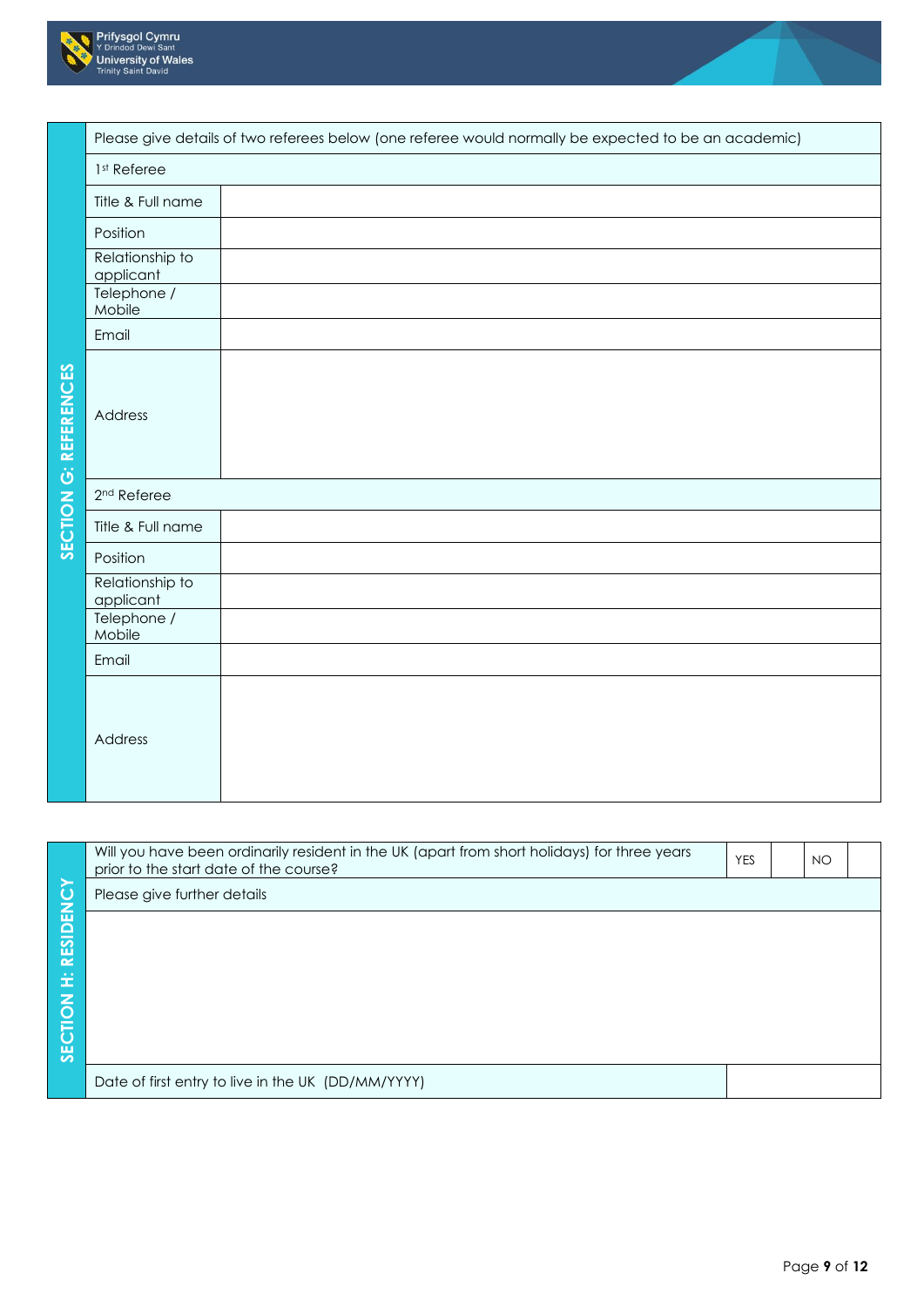



|                          |                                                | Please complete this section if you are NOT from the UK                                                                                                                                                                                                                                                                                                                                                                                                                                                                                                                                                                                                                                                                                                                                                                                       |  |                                             |                    |           |  |
|--------------------------|------------------------------------------------|-----------------------------------------------------------------------------------------------------------------------------------------------------------------------------------------------------------------------------------------------------------------------------------------------------------------------------------------------------------------------------------------------------------------------------------------------------------------------------------------------------------------------------------------------------------------------------------------------------------------------------------------------------------------------------------------------------------------------------------------------------------------------------------------------------------------------------------------------|--|---------------------------------------------|--------------------|-----------|--|
|                          | Passport Number                                |                                                                                                                                                                                                                                                                                                                                                                                                                                                                                                                                                                                                                                                                                                                                                                                                                                               |  | <b>Passport Expiry Date</b><br>(DD/MM/YYYY) |                    |           |  |
|                          | Do you currently live in the UK?               |                                                                                                                                                                                                                                                                                                                                                                                                                                                                                                                                                                                                                                                                                                                                                                                                                                               |  |                                             | <b>YES</b>         | <b>NO</b> |  |
|                          |                                                | If you are applying from within the UK, please give your UK address                                                                                                                                                                                                                                                                                                                                                                                                                                                                                                                                                                                                                                                                                                                                                                           |  |                                             |                    |           |  |
|                          |                                                |                                                                                                                                                                                                                                                                                                                                                                                                                                                                                                                                                                                                                                                                                                                                                                                                                                               |  |                                             |                    |           |  |
|                          | Do you currently have a visa? If so what type? |                                                                                                                                                                                                                                                                                                                                                                                                                                                                                                                                                                                                                                                                                                                                                                                                                                               |  |                                             |                    |           |  |
|                          |                                                | Will you require a Student visa for the period of your studies?                                                                                                                                                                                                                                                                                                                                                                                                                                                                                                                                                                                                                                                                                                                                                                               |  |                                             | <b>YES</b>         | <b>NO</b> |  |
|                          | your immigration status                        | If you are an EU, EEA or Swiss citizen living in the UK, please indicate                                                                                                                                                                                                                                                                                                                                                                                                                                                                                                                                                                                                                                                                                                                                                                      |  | Settled status                              | Pre-Settled status |           |  |
| NOT FROM THE UK          | speaking.<br>application.                      | If you do not have a Masters' degree completed through the medium of English, from a majority English-speaking<br>country, you will be required to provide evidence of English language in the form of a current IELTS certificate (or<br>equivalent) with a minimum overall score of 6.5 (to include a minimum score of 6.5 in reading and writing and a<br>minimum score of 5.5 in speaking and listening) before you will be accepted onto a Research Degree. For an<br>MRes degree, you will need a minimum overall score of 6.0 with no less than 5.5 in reading, writing, listening and<br>If you have already taken an English language test, or intend to take an English language test, please provide<br>details of the test below with the most recent first. You must also provide copies of your official test results with your |  |                                             |                    |           |  |
| ARE                      | Name of test                                   |                                                                                                                                                                                                                                                                                                                                                                                                                                                                                                                                                                                                                                                                                                                                                                                                                                               |  |                                             |                    |           |  |
|                          | Listening score                                |                                                                                                                                                                                                                                                                                                                                                                                                                                                                                                                                                                                                                                                                                                                                                                                                                                               |  | Reading score                               |                    |           |  |
| I: STUDENTS WHO          | Writing score                                  |                                                                                                                                                                                                                                                                                                                                                                                                                                                                                                                                                                                                                                                                                                                                                                                                                                               |  | Speaking score                              |                    |           |  |
|                          | Overall Score                                  |                                                                                                                                                                                                                                                                                                                                                                                                                                                                                                                                                                                                                                                                                                                                                                                                                                               |  | Date of Test                                |                    |           |  |
|                          |                                                | Use the space below to add any further information regarding your English language proficiency, such as if your<br>Secondary School / College / University programme was taught through the medium of English                                                                                                                                                                                                                                                                                                                                                                                                                                                                                                                                                                                                                                 |  |                                             |                    |           |  |
| $\overline{z}$<br>SECTIO | www.gov.uk/student-visa.                       | If you are applying for a Student visa to study at this University, you must be able to meet the UKVI financial<br>requirements. You will be required to provide evidence to show that you have one year's tuition fees, and the<br>maintenance requirement to study in the UK. Full details can be found on the UKVI website at                                                                                                                                                                                                                                                                                                                                                                                                                                                                                                              |  |                                             |                    |           |  |
|                          | for a Student visa to study at the University. | If you are Self-Financing, you will be expected to provide bank statements for us to check before you can apply                                                                                                                                                                                                                                                                                                                                                                                                                                                                                                                                                                                                                                                                                                                               |  |                                             |                    |           |  |
|                          |                                                | If you have a Financial Sponsor, you will be expected to provide a financial sponsor letter for us to check before<br>you can apply for a Student visa to study at the University.                                                                                                                                                                                                                                                                                                                                                                                                                                                                                                                                                                                                                                                            |  |                                             |                    |           |  |
|                          | UKVI website for full details.                 | We will not be able to issue a CAS until your financial documents meet the UKVI requirements. Please check the                                                                                                                                                                                                                                                                                                                                                                                                                                                                                                                                                                                                                                                                                                                                |  |                                             |                    |           |  |
|                          |                                                | If you are a national of Saudi Arabia and will be receiving financial sponsorship from the Saudi Arabia Cultural<br>Bureau, please provide your Saudi national ID Number below                                                                                                                                                                                                                                                                                                                                                                                                                                                                                                                                                                                                                                                                |  |                                             |                    |           |  |
|                          | Saudi National ID<br><b>Number</b>             |                                                                                                                                                                                                                                                                                                                                                                                                                                                                                                                                                                                                                                                                                                                                                                                                                                               |  |                                             |                    |           |  |
|                          | If so, please name the agent.                  | Are you applying through a UWTSD recognised agent?                                                                                                                                                                                                                                                                                                                                                                                                                                                                                                                                                                                                                                                                                                                                                                                            |  |                                             |                    |           |  |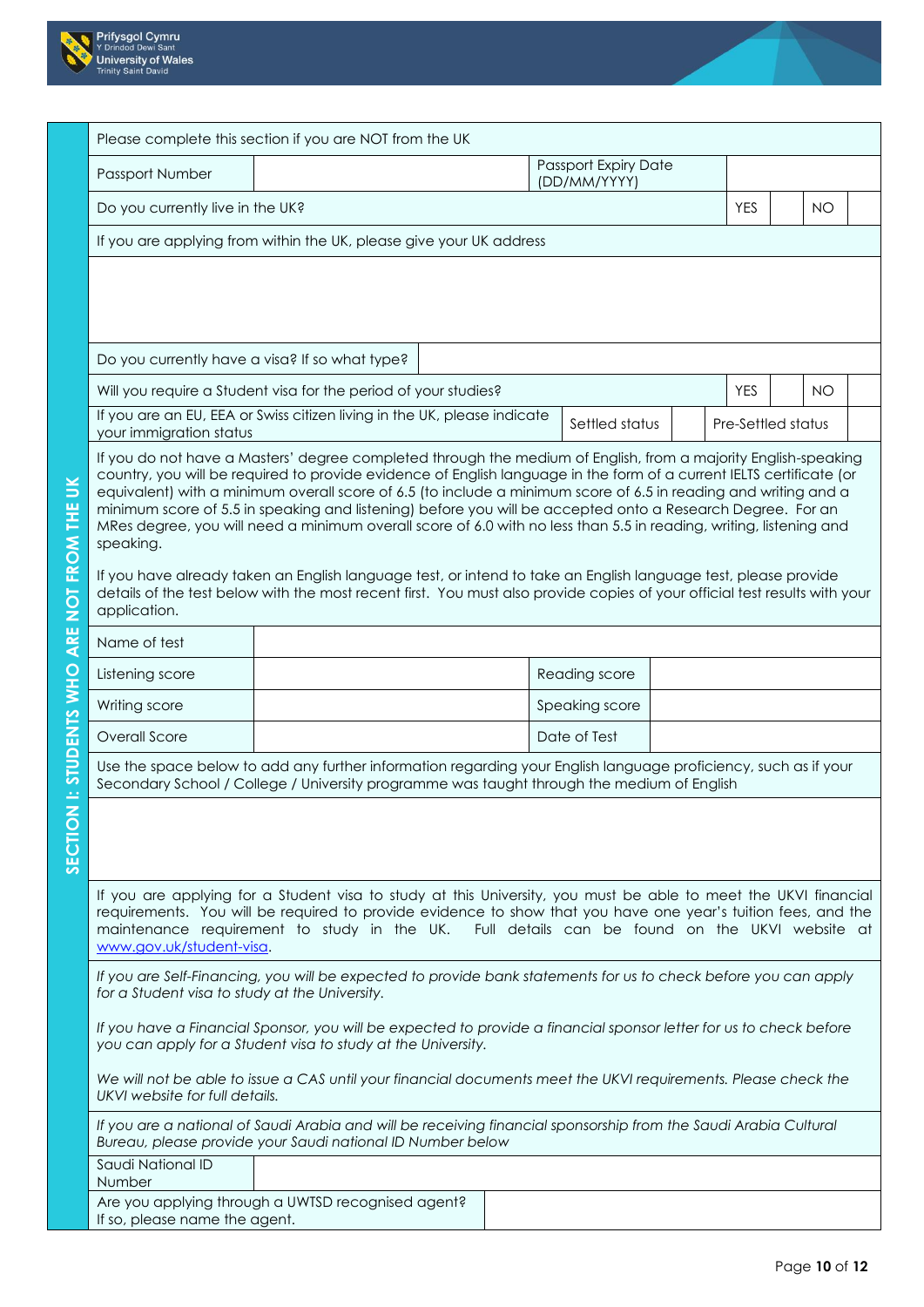



| Why have you chosen to study in the UK?                    |                 |                  |            |           |  |  |  |  |  |  |
|------------------------------------------------------------|-----------------|------------------|------------|-----------|--|--|--|--|--|--|
|                                                            |                 |                  |            |           |  |  |  |  |  |  |
|                                                            |                 |                  |            |           |  |  |  |  |  |  |
|                                                            |                 |                  |            |           |  |  |  |  |  |  |
|                                                            |                 |                  |            |           |  |  |  |  |  |  |
| Why have you chosen to study at UWTSD?                     |                 |                  |            |           |  |  |  |  |  |  |
|                                                            |                 |                  |            |           |  |  |  |  |  |  |
|                                                            |                 |                  |            |           |  |  |  |  |  |  |
|                                                            |                 |                  |            |           |  |  |  |  |  |  |
|                                                            |                 |                  |            |           |  |  |  |  |  |  |
| Why have you chosen to study this programme?               |                 |                  |            |           |  |  |  |  |  |  |
|                                                            |                 |                  |            |           |  |  |  |  |  |  |
|                                                            |                 |                  |            |           |  |  |  |  |  |  |
|                                                            |                 |                  |            |           |  |  |  |  |  |  |
| How do you think your studies will help you in the future? |                 |                  |            |           |  |  |  |  |  |  |
|                                                            |                 |                  |            |           |  |  |  |  |  |  |
|                                                            |                 |                  |            |           |  |  |  |  |  |  |
|                                                            |                 |                  |            |           |  |  |  |  |  |  |
|                                                            |                 |                  |            |           |  |  |  |  |  |  |
| Have you ever received a visa to study in the UK?          |                 |                  | <b>YES</b> | <b>NO</b> |  |  |  |  |  |  |
| If yes, please provide details below                       |                 |                  |            |           |  |  |  |  |  |  |
| Type of Visa                                               | Visa Start Date | Visa Expiry Date |            |           |  |  |  |  |  |  |
|                                                            | Visa Start Date | Visa Expiry Date |            |           |  |  |  |  |  |  |
| Type of Visa                                               | Visa Start Date | Visa Expiry Date |            |           |  |  |  |  |  |  |
| Type of Visa                                               |                 |                  | <b>YES</b> | <b>NO</b> |  |  |  |  |  |  |
| Have you ever been refused a visa to study in the UK?      |                 |                  |            |           |  |  |  |  |  |  |
| If Yes, give details below of why your visa was refused    |                 |                  |            |           |  |  |  |  |  |  |